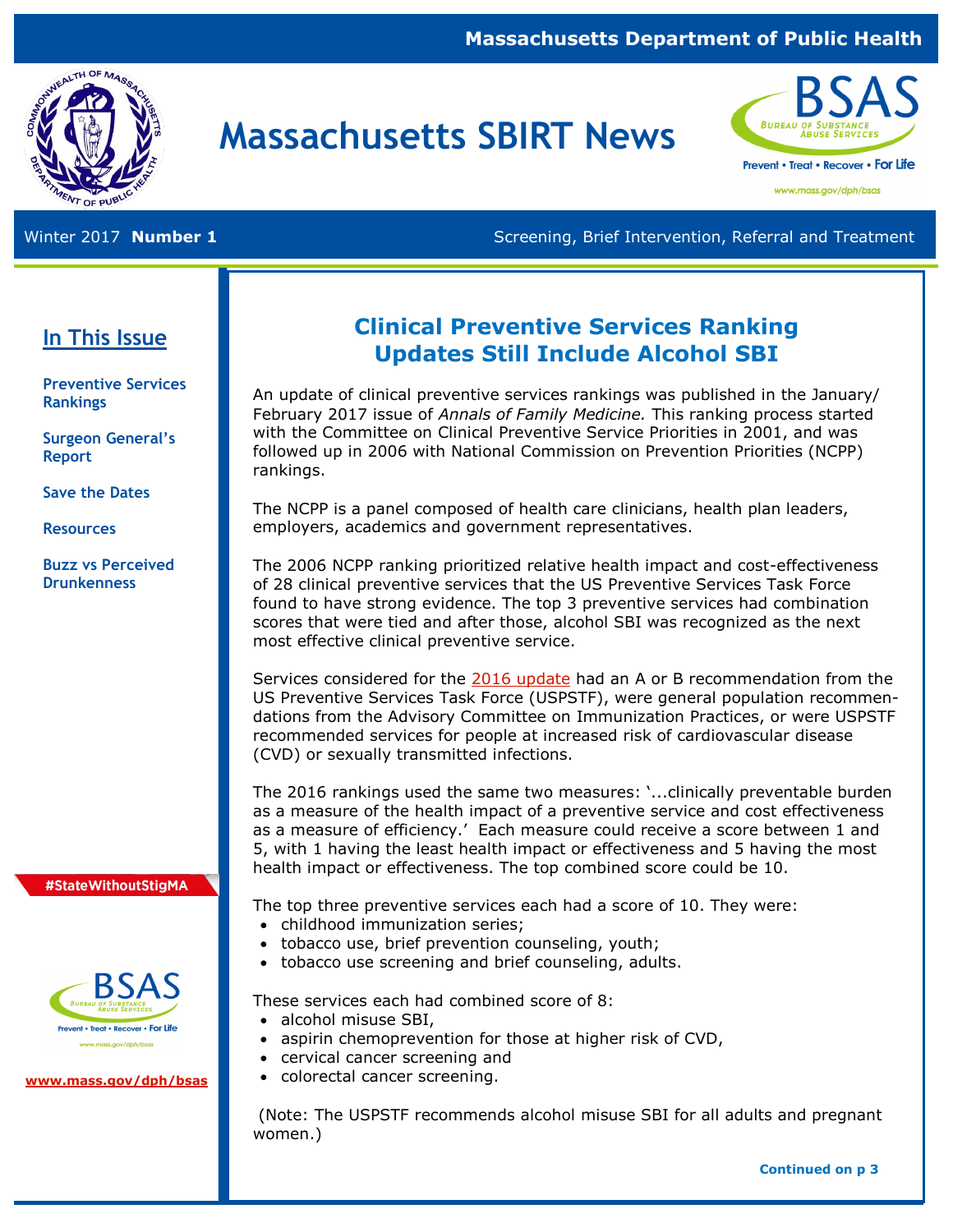

### MASBIRT Training and Technical Assistance

**[MASBIRT TTA](http://www.masbirt.org/)** can provide your site with:

- Training and on-going skills coaching for all staff levels: professional and administrative; train-the-trainer;
- Guidance with clinical protocol development; screening instruments and methods, brief intervention strategies;
- Grand Rounds on the intersection of alcohol, drugs and health, and importance of early identification;
- Help with administrative aspects, such as data collection strategies, documentation protocols; and
- Identification and development of resources for patients who need specialty care, including medication assisted treatment for alcohol and opioids.

### **617-414-3749 [www.masbirt.org](http://www.masbirt.org/)**

**MASSACHUSETTS SUBSTANCE ABUSE INFORMATION** AND EDUCATION HELPLINE

800-327-5050 · HELPLINE-ONLINE.COM

#### **To learn more contact:**

Carol Girard Coordinator SBIRT Programs Bureau of Substance Abuse Services MA Department of Public Health

[Carol.D.Girard@state.ma.us](mailto:%20Carol.D.Girard@state.ma.us)

### Prevent • Treat • Recover • **For Life**

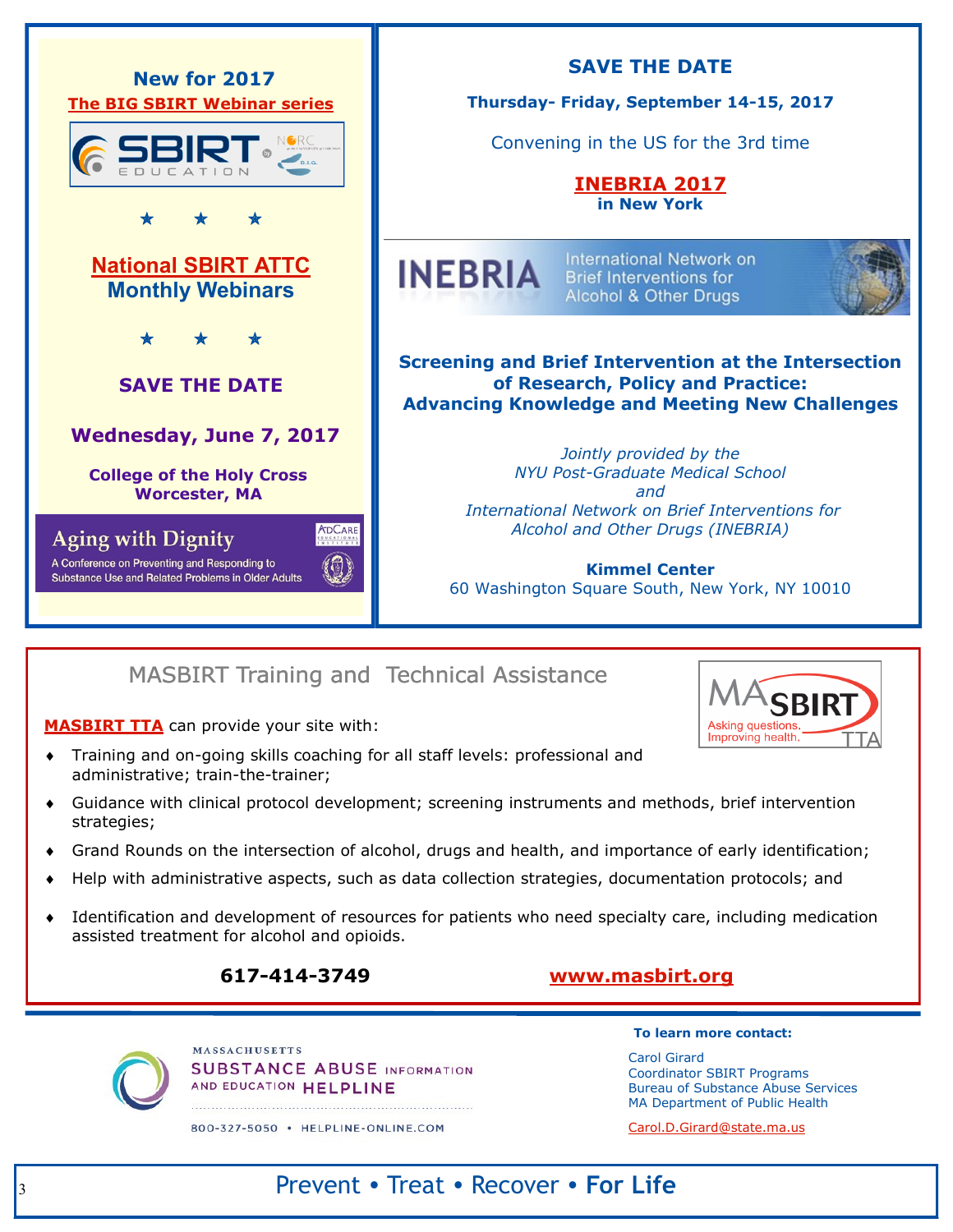### **Surgeon General's Report on Substance Use**

The Surgeon General, also known as the Nation's Doctor, provides Americans with the best scientific information available on ways to improve health and reduce the risk of illness and injury.

Vice Admiral Vivek H. Murthy, MD, MBA, our 19th Surgeon General, has produced the first report from his office on alcohol and drug use issues.

#### *[Facing Addiction in America: The](https://addiction.surgeongeneral.gov/)  [Surgeon General's Report on](https://addiction.surgeongeneral.gov/)  [Alcohol, Drugs, and Health](https://addiction.surgeongeneral.gov/)* states that alcohol and drug misuse and

related disorders are major public health challenges that are taking an enormous toll on individuals, families, and society.

Substance misuse can have immediate, direct consequences for health ranging from effects on heart rate and regulation of body temperature to psychotic episodes, overdose, and death.

Alcohol and drug misuse can also impair judgment, leading to risky behaviors including driving under the influence (DUI), unprotected sex, and needle/syringe sharing.

The report refers to longer term consequences from heavy drinking which can lead to hypertension, liver disease and cancer; regular marijuana use which is connected with chronic bronchitis and cocaine use which can lead to heart disease.

The report also discusses the impact of prenatal substance use

2

which can lead to fetal alcohol spectrum disorders or neonatal abstinence syndrome.

Some longer term societal consequences of misuse can include reduced productivity, higher health care costs, unintended pregnancies, spread of infectious disease, drug-related crime, interpersonal violence, stress within families, and many other direct and indirect effects on communities, the economy, and society as a whole.

 **Continued on p 4**

FACING



"Across the list, preventive services that address health behaviors – including alcohol misuse, diet, physical activity and tobacco use – provide great opportunities to improve population health even while our estimates account for realistic levels of nonadherence with targeted behavior changes."

Maciosek, MV et al. Updated Priorities among Effective Clinical Preventive Services*. Ann Fam Med* 2017;15:14-22. https://doi.org/10.1370/ afm.2017.